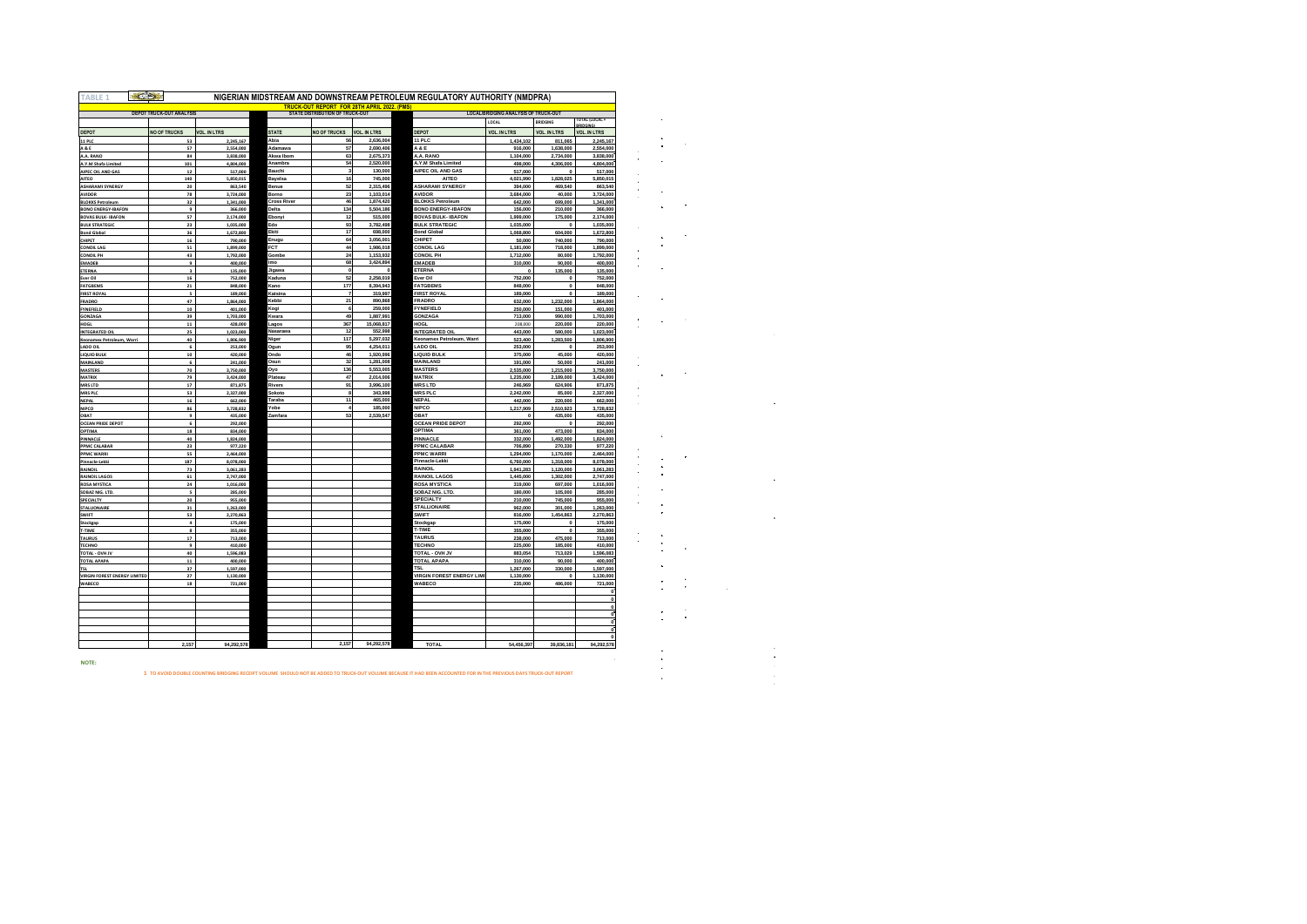| rable                                                        |                                                                                                      |                        |                             |                        |                         | NIGERIAN MIDSTREAM AND DOWNSTREAM PETROLEUM REGULATORY AUTHORITY (NMDPRA) |                                                                                          |                        |                               |                                                                                                   |                         |
|--------------------------------------------------------------|------------------------------------------------------------------------------------------------------|------------------------|-----------------------------|------------------------|-------------------------|---------------------------------------------------------------------------|------------------------------------------------------------------------------------------|------------------------|-------------------------------|---------------------------------------------------------------------------------------------------|-------------------------|
|                                                              |                                                                                                      |                        |                             |                        |                         | DISPATCHES REPORT FOR 28TH APRIL 2022. (PMS)                              |                                                                                          |                        |                               |                                                                                                   |                         |
|                                                              | <b>DEPOT DISPATCHES ANALYSIS</b>                                                                     |                        |                             |                        |                         |                                                                           | <b>STATE RECEIPT OF DISPATCHES</b>                                                       |                        |                               |                                                                                                   |                         |
|                                                              | LOCAL COMPONENT + BRIDGING RECEIPT COMPONENT + LOCAL LOADING OF<br>DECANTED PMS - NEWLY DECANTED PMS |                        |                             | <b>LOCAL COMPONENT</b> |                         |                                                                           | BRIDGING RECEIPT COMPONENT + LOCAL LOADING OF DECANTED PMS-<br><b>NEWLY DECANTED PMS</b> |                        |                               | TOTAL (LOCAL COMPONENT + BRIDGING RECEIPT + LOCAL LOADING OF<br>DECANTED PMS - NEWLY DECANTED PMS |                         |
| DEPOT                                                        | NO OF TRUCKS VOL                                                                                     | VOL. IN LTRS           | <b>STATE</b>                | <b>NO OF TRUCKS</b>    | <b>VOL. IN LTRS</b>     | STATE                                                                     | <b>NO OF TRUCKS</b>                                                                      | <b>VOL. IN LTRS</b>    | <b>STATE</b>                  | <b>NO OF TRUCKS</b>                                                                               | <b>VOL. IN LTRS</b>     |
| 11 PLC                                                       | 34                                                                                                   | 1,434,102              | Abia<br>Adamawa             | 40                     | 1,892,000               | Abia<br>Adamawa                                                           | 50                                                                                       | 205,000<br>2.313.999   | Abia<br>Adamawa               | 44<br>50                                                                                          | 2.097.000<br>2,313,999  |
| A&E                                                          | 21                                                                                                   | 916,000                | Akwa Ibom                   | 59                     | 2,512,370               | Akwa Ibom                                                                 | 1                                                                                        | 45,004                 | Akwa Ibom                     | 60                                                                                                | 2,557,374               |
| A.A. RANO                                                    | 24                                                                                                   | 1.104.000              | Anambra                     | 20                     | 940,000                 | Anambra                                                                   | 37                                                                                       | 1,831,000              | Anambra                       | 57                                                                                                | 2,771,000               |
| A.Y.M Shafa Limited<br>AIPEC OIL AND GAS                     | 10 <sup>10</sup><br>12                                                                               | 498,000<br>517,000     | Bauchi<br>Bavelsa           | $\circ$<br>16          | 745,000                 | <b>Bauchi</b><br>Bavelsa                                                  | 38<br>$\Omega$                                                                           | 1,827,002              | Bauchi<br><b>Bavelsa</b>      | 38<br>16                                                                                          | 1,827,002<br>745,000    |
| <b>AITEO</b>                                                 | 99                                                                                                   | 4.021.990              | <b>Benue</b>                | $\circ$                |                         | Benue                                                                     | 35                                                                                       | 1.562.000              | Benue                         | 35                                                                                                | 1.562.000               |
| <b>ASHARAMI SYNERGY</b><br><b>AVIDOR</b>                     | $\overline{a}$                                                                                       | 394,000                | Borno<br><b>Cross River</b> | $\mathbf{a}$<br>46     | 1,874,420               | <b>Borno</b><br><b>Cross River</b>                                        | 23                                                                                       | 1,080,007              | <b>Borno</b><br>Cross River   | 23<br>47                                                                                          | 1,080,007               |
| <b>BLOKKS Petroleum</b>                                      | ${\bf 77}$<br>16                                                                                     | 3,684,000<br>642,000   | Delta                       | 134                    | 5,504,186               | Delta                                                                     | $\mathbf 0$                                                                              | 45,000                 | Delta                         | 134                                                                                               | 1,919,420<br>5,504,186  |
| <b>BONO ENERGY-IBAFON</b>                                    | $\overline{4}$                                                                                       | 156,000                | Ebonyi                      | 5                      | 205,000                 | Ebonyi                                                                    | 10                                                                                       | 514,000                | Ebonyi                        | 15                                                                                                | 719,000                 |
| <b>BOVAS BULK-IBAFON</b><br><b>BULK STRATEGIC</b>            | 53                                                                                                   | 1,999,000              | Edo<br>Ekiti                | 83<br>13               | 3,336,497<br>527,000    | Edo<br>Ekiti                                                              | 6<br>8                                                                                   | 219,001<br>319,003     | Edo<br>Ekiti                  | 89<br>21                                                                                          | 3,555,498<br>846,003    |
| <b>Bond Global</b>                                           | 23<br>23                                                                                             | 1,035,000<br>1,068,800 | Enugu                       | 16                     | 794,000                 | Enugu                                                                     | 26                                                                                       | 1,164,998              | Enugu                         | 42                                                                                                | 1,958,998               |
| CHIPET                                                       | $\overline{1}$                                                                                       | 50,000                 | <b>FCT</b>                  | $\Omega$               |                         | <b>FCT</b>                                                                | 96                                                                                       | 4,394,010              | FCT                           | 96                                                                                                | 4,394,010               |
| <b>CONOIL LAG</b><br><b>CONOIL PH</b>                        | 35<br>41                                                                                             | 1,181,000<br>1,712,000 | Gombe<br>mo                 | 53                     | 2,685,000               | Gombe<br>lmo                                                              | 12<br>$\ddot{a}$                                                                         | 595,002<br>220,000     | Gombe<br>lmo                  | 12<br>57                                                                                          | 595,002<br>2,905,000    |
| <b>EMADEB</b>                                                | $\overline{7}$                                                                                       | 310,000                | Jigawa                      |                        |                         | Jigawa                                                                    | 15                                                                                       | 700,009                | Jigawa                        | 15                                                                                                | 700,009                 |
| <b>ETERNA</b>                                                | $\overline{\mathbf{0}}$                                                                              |                        | Kaduna                      |                        |                         | Kaduna                                                                    | 49                                                                                       | 2,103,001              | Kaduna                        | 49                                                                                                | 2,103,001               |
| Ever Oil<br><b>FATGBEMS</b>                                  | 16<br>21                                                                                             | 752,000<br>848,000     | Kano<br>Katsina             |                        |                         | Kano<br>Katsina                                                           | 79<br>35                                                                                 | 3,552,519<br>1,559,022 | Kano<br>Katsina               | 79<br>35                                                                                          | 3,552,519<br>1,559,022  |
| <b>FIRST ROYAL</b>                                           |                                                                                                      | 189,000                | Kebbi                       |                        |                         | Kebbi                                                                     | 60                                                                                       | 2,936,047              | Kebbi                         | 60                                                                                                | 2,936,047               |
| <b>FRADRO</b>                                                | 18                                                                                                   | 632,000                | Kogi                        |                        |                         | Kogi                                                                      | 25                                                                                       | 1,134,998              | Kogi                          | 25                                                                                                | 1,134,998               |
| <b>FYNEFIELD</b><br><b>GONZAGA</b>                           | $\overline{6}$<br>18                                                                                 | 250,000<br>713,000     | (wara<br>Lagos              | 49<br>366              | 1,887,991<br>15,023,817 | Kwara<br>Lagos                                                            | 33<br>$\pmb{\mathfrak{g}}$                                                               | 1,248,996              | <b>Kwara</b><br>Lagos         | 82<br>366                                                                                         | 3,136,987<br>15,023,817 |
| HOGL                                                         | 6                                                                                                    | 208,000                | Nasarawa                    |                        |                         | Vasaraw                                                                   | 27                                                                                       | 1,241,496              | Nasarawa                      | 27                                                                                                | 1,241,496               |
| <b>INTEGRATED OIL</b>                                        | $12$                                                                                                 | 443,000                | Niger                       |                        |                         | Niger                                                                     | 26                                                                                       | 1,180,000              | Niger                         | 26                                                                                                | 1,180,000               |
| Keonamex Petroleum, Warri<br><b>LADO OIL</b>                 | 13<br>6                                                                                              | 523,400<br>253,000     | Ogun<br>Ondo                | 95<br>36               | 4,254,011<br>1,529,996  | Ogun<br>Ondo                                                              | $\mathbf 0$<br>13                                                                        | 568,002                | Ogun<br>Ondo                  | 95<br>49                                                                                          | 4,254,011<br>2,097,998  |
| <b>LIQUID BULK</b>                                           | 9                                                                                                    | 375,000                | Dsun                        | 30                     | 1,196,004               | Osun                                                                      | $\overline{\mathbf{4}}$                                                                  | 151,001                | Osun                          | 34                                                                                                | 1,347,005               |
| <b>MAINLAND</b><br><b>MASTERS</b>                            | $\overline{\phantom{a}}$                                                                             | 191,000                | Oyo<br>lateau               | 136                    | 5,553,005               | Oyo                                                                       | 41                                                                                       | 1,529,020              | Oyo                           | 177                                                                                               | 7,082,025               |
| <b>MATRIX</b>                                                | 48<br>30                                                                                             | 2.535.000<br>1.235.000 | Rivers                      | 91                     | 3,996,100               | Plateau<br>Rivers                                                         | 12<br>$\overline{\mathbf{0}}$                                                            | 500,002                | <sup>2</sup> lateau<br>Rivers | 12<br>91                                                                                          | 500.002<br>3,996,100    |
| <b>MRSLTD</b>                                                | 6                                                                                                    | 246,969                | Sokoto                      |                        |                         | Sokoto                                                                    | 18                                                                                       | 813,002                | Sokoto                        | 18                                                                                                | 813,002                 |
| <b>MRS PLC</b><br><b>NEPAL</b>                               | 51<br>11                                                                                             | 2,242,000<br>442,000   | Taraba<br>Yobe              |                        |                         | Taraba<br>Yobe                                                            | 27<br>32                                                                                 | 1.159,000<br>1.620.977 | Taraba<br>Yobe                | 27<br>32                                                                                          | 1.159.000<br>1,620,977  |
| <b>NIPCO</b>                                                 | 30                                                                                                   | 1,217,909              | Zamfara                     |                        |                         | Zamfara                                                                   | 10                                                                                       | 424,996                | Zamfara                       | 10                                                                                                | 424,996                 |
| OBAT                                                         | $\Omega$                                                                                             | -0                     |                             |                        |                         |                                                                           |                                                                                          |                        |                               |                                                                                                   |                         |
| <b>OCEAN PRIDE DEPOT</b><br><b>OPTIMA</b>                    | 6<br>$\mathbf{R}$                                                                                    | 292,000<br>361,000     |                             |                        |                         |                                                                           |                                                                                          |                        |                               |                                                                                                   |                         |
| PINNACI F                                                    | $\mathbf{R}$                                                                                         | 332,000                |                             |                        |                         |                                                                           |                                                                                          |                        |                               |                                                                                                   |                         |
| <b>PPMC CALABAR</b>                                          | 17                                                                                                   | 706,890                |                             |                        |                         |                                                                           |                                                                                          |                        |                               |                                                                                                   |                         |
| <b>PPMC WARRI</b><br>Pinnacle-Lekki                          | 31<br>157                                                                                            | 1,294,000<br>6,760,000 |                             |                        |                         |                                                                           |                                                                                          |                        |                               |                                                                                                   |                         |
| <b>RAINOIL</b>                                               | 49                                                                                                   | 1,941,283              |                             |                        |                         |                                                                           |                                                                                          |                        |                               |                                                                                                   |                         |
| <b>RAINOIL LAGOS</b>                                         | 33                                                                                                   | 1,445,000              |                             |                        |                         |                                                                           |                                                                                          |                        |                               |                                                                                                   |                         |
| <b>ROSA MYSTICA</b><br>SOBAZ NIG. LTD.                       | 8<br>$\mathbf{3}$                                                                                    | 319,000<br>180,000     |                             |                        |                         |                                                                           |                                                                                          |                        |                               |                                                                                                   |                         |
| <b>SPECIALTY</b>                                             |                                                                                                      | 210,000                |                             |                        |                         |                                                                           |                                                                                          |                        |                               |                                                                                                   |                         |
| <b>STALLIONAIRE</b><br><b>SWIFT</b>                          | 24<br>21                                                                                             | 962,000                |                             |                        |                         |                                                                           |                                                                                          |                        |                               |                                                                                                   |                         |
| Stockgap                                                     | $\overline{a}$                                                                                       | 816,000<br>175,000     |                             |                        |                         |                                                                           |                                                                                          |                        |                               |                                                                                                   |                         |
| T-TIME                                                       | 8                                                                                                    | 355,000                |                             |                        |                         |                                                                           |                                                                                          |                        |                               |                                                                                                   |                         |
| <b>TAURUS</b><br><b>TECHNO</b>                               | $\overline{6}$                                                                                       | 238,000<br>225,000     |                             |                        |                         |                                                                           |                                                                                          |                        |                               |                                                                                                   |                         |
| TOTAL - OVH JV                                               | 23                                                                                                   | 883,054                |                             |                        |                         |                                                                           |                                                                                          |                        |                               |                                                                                                   |                         |
| <b>TOTAL APAPA</b>                                           | $\overline{9}$                                                                                       | 310,000                |                             |                        |                         |                                                                           |                                                                                          |                        |                               |                                                                                                   |                         |
| <b>TSL</b><br><b>VIRGIN FOREST ENERGY LIM</b>                | 29<br>$\mathbf{27}$                                                                                  | 1,267,000<br>1,130,000 |                             |                        |                         |                                                                           |                                                                                          |                        |                               |                                                                                                   |                         |
| WABECO                                                       |                                                                                                      | 235,000                |                             |                        |                         |                                                                           |                                                                                          |                        |                               |                                                                                                   |                         |
|                                                              |                                                                                                      |                        |                             |                        |                         |                                                                           |                                                                                          |                        |                               |                                                                                                   |                         |
|                                                              |                                                                                                      |                        |                             |                        |                         |                                                                           |                                                                                          |                        |                               |                                                                                                   |                         |
|                                                              |                                                                                                      |                        |                             |                        |                         |                                                                           |                                                                                          |                        |                               |                                                                                                   |                         |
|                                                              |                                                                                                      |                        |                             |                        |                         |                                                                           |                                                                                          |                        |                               |                                                                                                   |                         |
|                                                              |                                                                                                      |                        |                             |                        |                         |                                                                           |                                                                                          |                        |                               |                                                                                                   |                         |
| BRIDGING RECEIPT COMPONENT + LOCAL LOADING OF DECANTED PMS - |                                                                                                      |                        |                             |                        |                         |                                                                           |                                                                                          |                        |                               |                                                                                                   |                         |
|                                                              | <b>NEWLY DECANTED PMS</b>                                                                            |                        |                             |                        |                         |                                                                           |                                                                                          |                        |                               |                                                                                                   |                         |
| ABA                                                          |                                                                                                      | 425,000                |                             |                        |                         |                                                                           |                                                                                          |                        |                               |                                                                                                   |                         |
| <b>ENUGU</b><br><b>GOMBE</b>                                 | 74<br>24                                                                                             | 3,554,998<br>1,152,997 |                             |                        |                         |                                                                           |                                                                                          |                        |                               |                                                                                                   |                         |
| GUSAU                                                        | 86                                                                                                   | 4,069,045              |                             |                        |                         |                                                                           |                                                                                          |                        |                               |                                                                                                   |                         |
| JOS                                                          | 22                                                                                                   | 941,002                |                             |                        |                         |                                                                           |                                                                                          |                        |                               |                                                                                                   |                         |
| <b>KADUNA DEPOT</b><br>KANO                                  | 52<br>170                                                                                            | 2,238,001<br>7,949,533 |                             |                        |                         |                                                                           |                                                                                          |                        |                               |                                                                                                   |                         |
| <b>MAIDUGURI</b>                                             | 26                                                                                                   | 1,216,008              |                             |                        |                         |                                                                           |                                                                                          |                        |                               |                                                                                                   |                         |
| <b>MAKURDI</b>                                               | 67                                                                                                   | 3,022,499              |                             |                        |                         |                                                                           |                                                                                          |                        |                               |                                                                                                   |                         |
| <b>MINNA</b><br><b>PPMC BENIN</b>                            | 20                                                                                                   | 950,000<br>264,001     |                             |                        |                         |                                                                           |                                                                                          |                        |                               |                                                                                                   |                         |
| <b>PPMC CALABAR</b>                                          |                                                                                                      | 90,004                 |                             |                        |                         |                                                                           |                                                                                          |                        |                               |                                                                                                   |                         |
| <b>PPMC IBADAN</b>                                           | 41                                                                                                   | 1,529,020              |                             |                        |                         |                                                                           |                                                                                          |                        |                               |                                                                                                   |                         |
| <b>PPMC ILORIN</b><br><b>PPMC ORE</b>                        | 34<br>24                                                                                             | 1,288,997<br>998,005   |                             |                        |                         |                                                                           |                                                                                          |                        |                               |                                                                                                   |                         |
| <b>SULEJA</b>                                                | 131                                                                                                  | 5.924.005              |                             |                        |                         |                                                                           |                                                                                          |                        |                               |                                                                                                   |                         |
| <b>YOLA</b>                                                  | 69                                                                                                   | 3,143,999              |                             |                        |                         |                                                                           |                                                                                          |                        |                               |                                                                                                   |                         |
|                                                              |                                                                                                      |                        |                             |                        |                         |                                                                           |                                                                                          |                        |                               |                                                                                                   |                         |
|                                                              |                                                                                                      |                        |                             |                        |                         |                                                                           |                                                                                          |                        |                               |                                                                                                   |                         |
|                                                              |                                                                                                      |                        |                             |                        |                         |                                                                           |                                                                                          |                        |                               |                                                                                                   |                         |

 $\mathcal{L}^{\mathcal{L}}(\mathcal{L}^{\mathcal{L}})$  . The contribution of the contribution of the contribution of  $\mathcal{L}^{\mathcal{L}}$ 

**TOTAL 2,145 93,213,511 TOTAL 1,288 54,456,397 TOTAL 857 38,757,114 TOTAL 2,145 93,213,511**